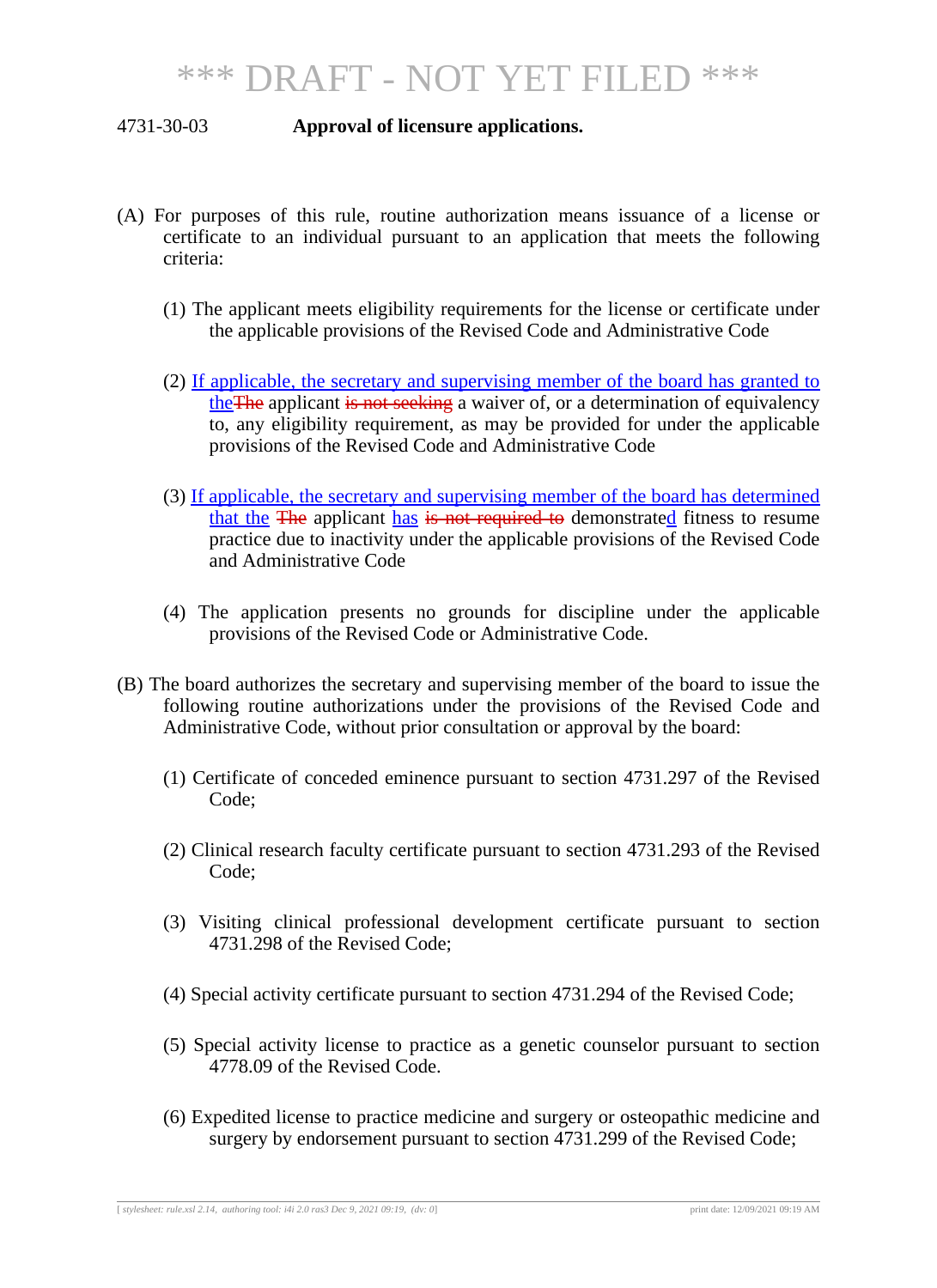## \*\*\* DRAFT - NOT YET FILED \*\*\*

4731-30-03 2

- (7) Certificate to recommend medical use of marijuana pursuant to section 4731.30 of the Revised Code;
- (C) The board authorizes the deputy director of licensure, or the deputy director's designee, to issue the following routine authorizations under the provisions of the Revised Code and Administrative Code, without prior consultation or approval by the board:
	- (1) License to practice as a physician assistant pursuant to section 4730.12 of the Revised Code;
	- (2) License to practice medicine and surgery or osteopathic medicine and surgery pursuant to section 4731.14 of the Revised Code;
	- (3) License to practice a limited branch of medicine pursuant to section 4731.17 of the Revised Code;
	- (4) Training certificate pursuant to section 4731.291 of the Revised Code;
	- (5) Volunteer's certificate pursuant to section 4731.295 of the Revised Code;
	- (6) License to practice podiatric medicine and surgery pursuant to section 4731.56 of the Revised Code;
	- (7) Visiting podiatric faculty certificate pursuant to section 4731.572 of the Revised Code;
	- (8) Podiatric training certificate pursuant to section 4731.573 of the Revised Code;
	- (9) License to practice dietetics and limited permit to practice dietetics pursuant to section 4759.06 of the Revised Code;
	- (10) Certificate to practice as an anesthesiologist assistant pursuant to section 4760.04 of the Revised Code;
	- (11) License to practice respiratory care and limited permit to practice respiratory care pursuant to section 4761.05 of the Revised Code;
	- (12) Certificate to practice as an oriental medicine practitioner pursuant to section 4762.03 of the Revised Code;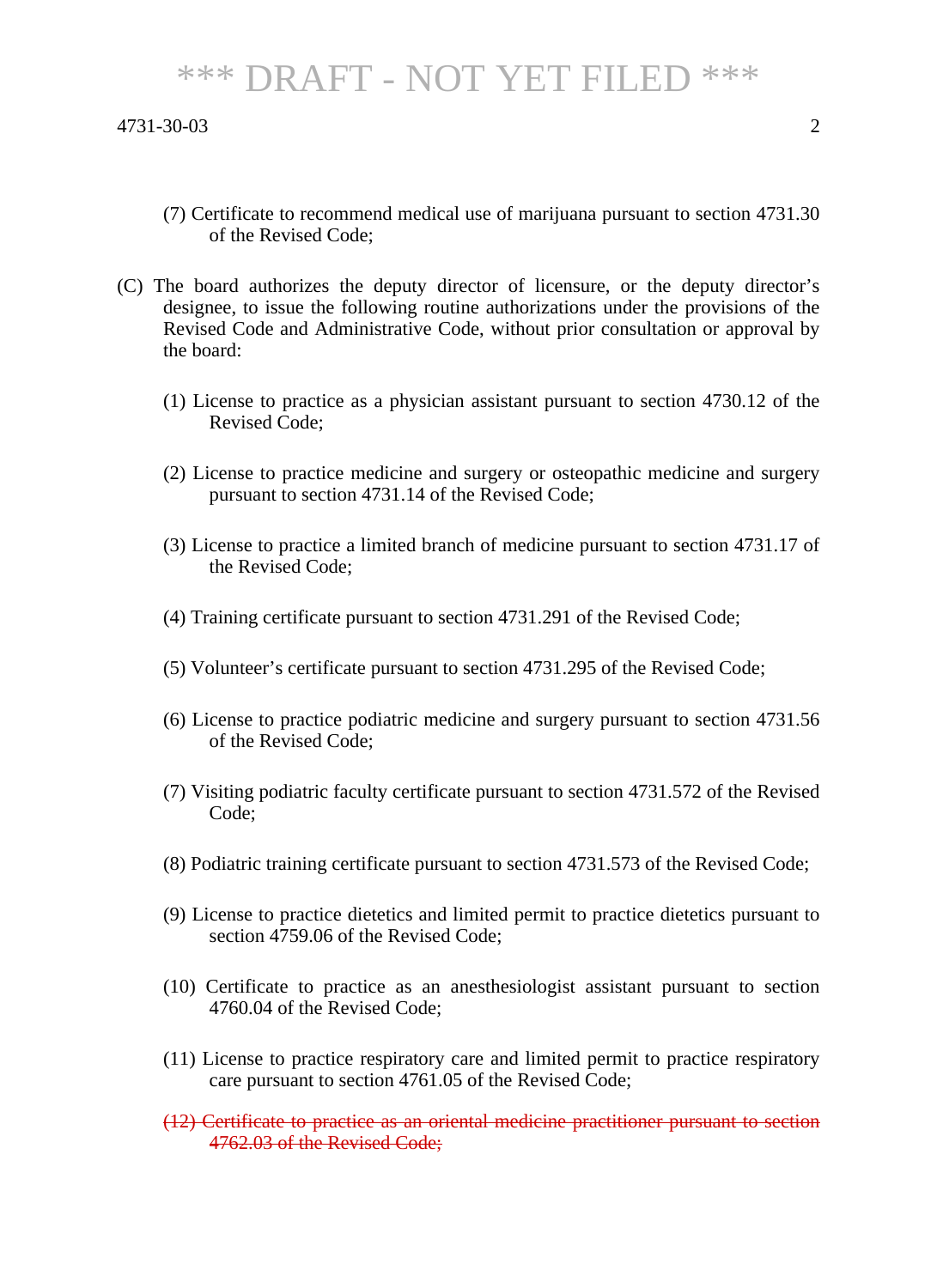## \*\*\* DRAFT - NOT YET FILED \*\*\*

- $\left(\frac{(13)(12)}{(13)(12)}\right)$  License to practice as an acupuncturist pursuant to section 4762.03 of the Revised Code;
- $(14)(13)$  License to practice as a radiologist assistant pursuant to section 4774.04 of the Revised Code;
- $(15)(14)$  License to practice as a genetic counselor pursuant to section 4778.05 of the Revised Code;
- $(16)(15)$  Supervised practice license as a genetic counselor pursuant to section 4778.08 of the Revised Code;
- $(17)(16)$  Temporary expedited license for members of the military and spouses who are licensed in another jurisdiction pursuant to section 4743.04 of the Revised Code.
- (D) The board authorizes the secretary and supervising member of the board to do the following:
	- (1) Grant a waiver pursuant to the provisions of rule 4731-6-05 of the Administrative Code
	- (2) Determine graduate medical education equivalency pursuant to section 4731.09 of the Revised Code
	- (3) Determine whether an applicant has demonstrated fitness to resume practice due to inactivity under the applicable provisions of the Revised Code and Administrative Code.
- (E) In the interest of operational efficiency, the secretary and supervising member of the board may approve the use of protocols whereby, if the deputy director of licensure, or the deputy director's designee, finds that the parameters of an approved protocol are met:
	- (1) A waiver pursuant to the provisions of rule 4731-6-05 may be deemed granted
	- (2) It may be deemed that an applicant's education, post-graduate medical training, experience, or other qualifications, is equivalent to the graduate medical education requirements set forth in section 4731.09 of the Revised Code.
	- (3) It may be deemed that an applicant has demonstrated fitness to resume practice due to inactivity under the applicable provisions of the Revised Code and Administrative Code.